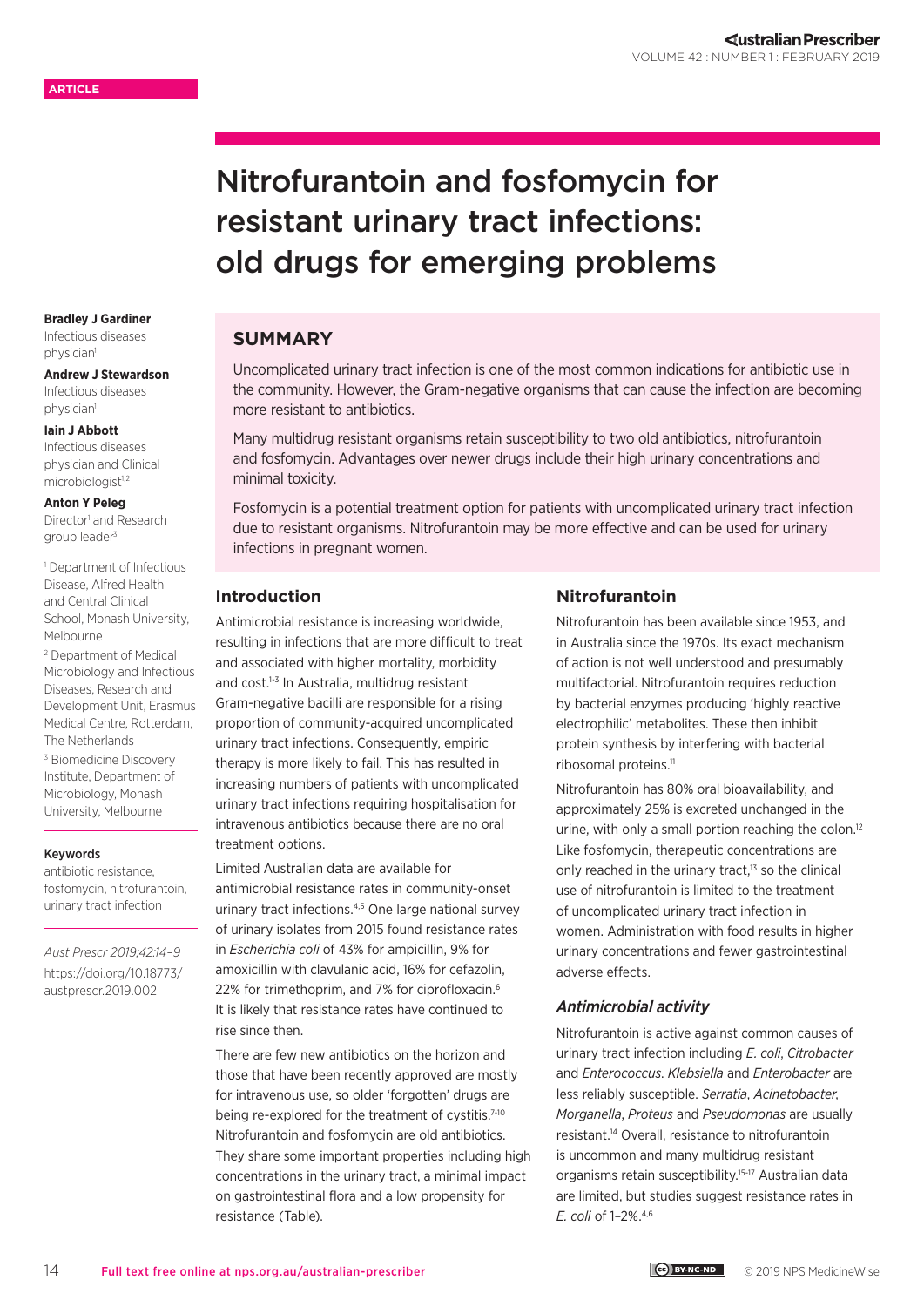## *Table* **Features of nitrofurantoin and fosfomycin**

| <b>Characteristic</b>                 | <b>Nitrofurantoin</b>                                                                                                                                                                                               | Fosfomycin                                                                                                                                                                                |
|---------------------------------------|---------------------------------------------------------------------------------------------------------------------------------------------------------------------------------------------------------------------|-------------------------------------------------------------------------------------------------------------------------------------------------------------------------------------------|
| <b>Year of discovery</b>              | 1953                                                                                                                                                                                                                | 1969                                                                                                                                                                                      |
| <b>Formulations</b>                   | Nitrofurantoin macrocrystal<br>50 mg, 100 mg capsules<br>Slow-release formulation not available in Australia<br>Older microcrystal formulation less available now (more adverse effects)                            | Fosfomycin trometamol<br>3 g sachet containing granules to be dissolved in<br>water<br>Intravenous formulation available but for<br>specialised use only                                  |
| <b>Pharmacokinetics</b>               | High urinary concentrations<br>Serum concentrations negligible                                                                                                                                                      | Long half-life with high urinary concentrations<br>Serum concentrations inadequate for treatment of<br>systemic infection                                                                 |
| <b>Mechanism of action</b>            | Not well understood, multifactorial, inhibits ribosomal protein<br>synthesis                                                                                                                                        | Inhibits pyruvyl transferase and therefore cell wall<br>synthesis                                                                                                                         |
| <b>Spectrum of activity</b>           | Mostly susceptible: E. coli, Enterococcus<br>Variably susceptible: Klebsiella, Enterobacter, Citrobacter<br>and Providencia<br>Typically resistant: Proteus, Serratia, Acinetobacter, Morganella<br>and Pseudomonas | Mostly susceptible: E. coli<br>Variably susceptible: Klebsiella, Proteus, Citrobacter,<br>Enterobacter, Pseudomonas and Enterococcus<br>Typically resistant: Morganella and Acinetobacter |
| <b>Resistance</b>                     | Uncommon                                                                                                                                                                                                            | Uncommon                                                                                                                                                                                  |
| <b>Indications</b>                    | Uncomplicated urinary tract infection in women                                                                                                                                                                      | Uncomplicated urinary tract infection in women                                                                                                                                            |
| <b>Dosing</b>                         | 50-100 mg 4 times a day for 5 days                                                                                                                                                                                  | Single 3 g oral dose                                                                                                                                                                      |
| <b>Adverse events</b>                 | Infrequent, mainly gastrointestinal<br>Rare reports of pulmonary or liver toxicity, peripheral neuropathy                                                                                                           | Infrequent, mainly gastrointestinal (9% diarrhoea,<br>4% nausea)                                                                                                                          |
| <b>Pregnancy and</b><br>breastfeeding | Category A, although not recommended beyond 38 weeks gestation<br>due to risk of haemolytic anaemia in neonates. For this reason it is<br>also best to avoid during the first month of breastfeeding                | Category B2, small amounts excreted in breast milk<br>so not recommended in breastfeeding                                                                                                 |
| <b>Children</b>                       | Avoid <1 month of age                                                                                                                                                                                               | Avoid <12 years of age                                                                                                                                                                    |
| <b>Interactions</b>                   | Few significant drug interactions                                                                                                                                                                                   | Co-administration with metoclopramide can lower<br>serum and urine concentrations                                                                                                         |
| <b>Renal impairment</b>               | Contraindicated if CrCl <30 mL/min<br>Cautious use between CrCl 30-60 mL/min if benefits outweigh risks                                                                                                             | Dose reduction required if CrCl <50 mL/min                                                                                                                                                |

CrCl creatinine clearance

# *Efficacy and safety*

A meta-analysis of 27 older controlled trials (4807 patients) found clinical cure rates of 79–92%, similar to comparator antibiotics. Only mild toxicities (most commonly gastrointestinal) and no cases of pulmonary fibrosis or hepatotoxicity were reported.18 Dosing recommendations for the standard formulation are 50–100 mg four times daily. There is a long-acting formulation available overseas, but not in Australia, which can be dosed twice daily. This slow-release formulation (100 mg three times daily) was used in a recent open-label comparison with fosfomycin. The cure rate was 70% in the nitrofurantoin group.19

Historically nitrofurantoin was thought to be contraindicated if the creatinine clearance was less than 60 mL/minute due to an increased risk of toxicity. However, recommendations have been changing to allow cautious, short-term use in patients with mild renal impairment (30–60 mL/min) if there are no alternative antibiotics.<sup>20,21</sup> Nitrofurantoin can be used to treat cystitis in pregnancy (although not beyond 38 weeks gestation due to the risk of haemolytic anaemia in the neonate).

Nitrofurantoin became a preferred drug in the international consensus guidelines for urinary tract infection in 2010.<sup>22</sup> These emphasised the lower rates of 'collateral damage' on gastrointestinal flora.<sup>23-24</sup>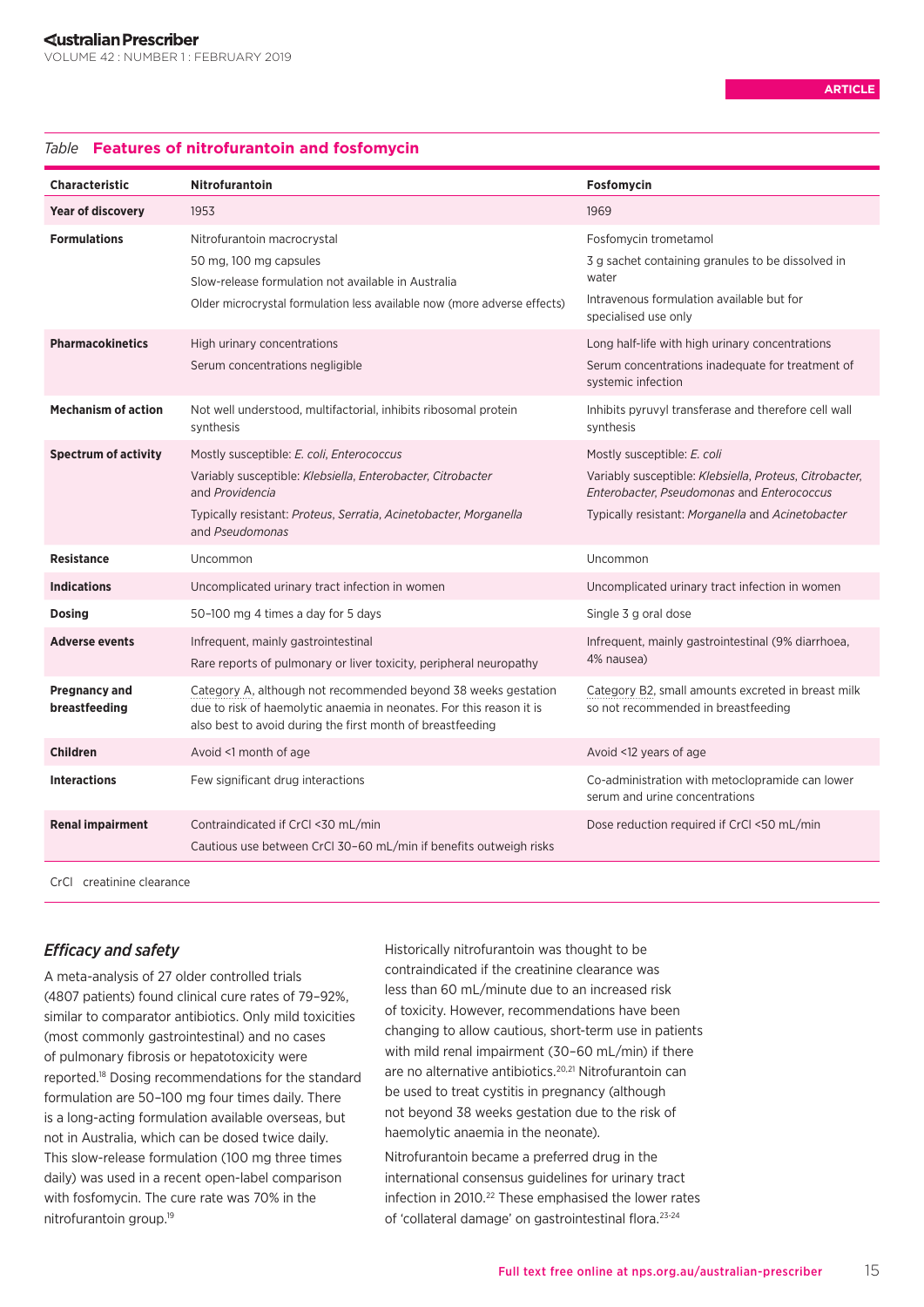#### Nitrofurantoin and fosfomycin for resistant urinary tract infections

It remains to be seen if resistance rates increase as a consequence of this recommendation and the subsequent rise in nitrofurantoin prescribing. The true incidence of major hepatic and pulmonary toxicity is unclear, but this appears to be more common with long-term use in the elderly.14 For the short-term treatment of uncomplicated urinary tract infection in otherwise healthy young women, nitrofurantoin is a safe and effective choice, and overall efficacy and rates of adverse events appear similar to comparator antibiotics. In patients with infections due to multidrug resistant organisms and therefore few alternative treatment options, we recommend using 100 mg four times daily for five days, administered with food to optimise absorption and efficacy.

## **Fosfomycin**

Fosfomycin was first isolated in Spain in 1969, and was introduced in Europe throughout the 1970s.<sup>25</sup> It is a small molecule from a unique drug class that acts by inhibiting pyruvyl transferase. This enzyme is responsible for synthesising the precursors of peptidoglycan, the key component of the bacterial cell wall. Uptake in the USA was initially limited due to problems with susceptibility testing, but this was standardised in 1983.

Fosfomycin trometamol, an oral formulation that can be taken as a single 3 g dose, was introduced in 1995. In many countries it is now a first-line treatment option for uncomplicated urinary tract infection in women.22 This single-dose regimen is attractive due to better adherence and is generally well tolerated. While transient gastrointestinal disturbance can occur, serious adverse events are rare.<sup>26</sup>

In Australia, fosfomycin was only previously available via the Special Access Scheme. The Therapeutic Goods Administration has now approved it for acute uncomplicated lower urinary tract infection, in females more than 12 years of age, caused by susceptible organisms (Enterobacteriaceae including *E. coli*, and *Enterococcus faecalis*).

## *Antimicrobial activity*

Susceptibility testing for fosfomycin is available, but can be complicated and is not necessarily routine in Australian microbiology laboratories. Fosfomycin is most active against *E. coli*, and minimum inhibitory concentrations are typically low.27-29 Other urinary pathogens such as *Klebsiella*, *Proteus*, *Citrobacter*, *Enterobacter*, *Pseudomonas* and *Enterococcus* have variable susceptibility.30-32 *Morganella morganii* and *Acinetobacter* are typically resistant.<sup>28</sup> Urinary concentrations following a single 3 g dose are generally sufficient to treat patients infected with

susceptible organisms, although some recent data suggest more variability in urinary concentrations than previously thought.<sup>33,34</sup>

As fosfomycin has a unique structure there is minimal cross-resistance with other antibiotics. At present, many multidrug resistant isolates remain susceptible to fosfomycin, even in geographic regions where there has been widespread use of the drug.<sup>35,36</sup> No comprehensive studies examining fosfomycin susceptibility have been conducted in Australia.

While resistant subpopulations of bacteria may develop with fosfomycin exposure, resistant strains do not seem to easily survive in vivo.32,37-40 However, there are multiple resistance mechanisms and there are reports of increasing resistance correlating with higher fosfomycin usage in Spain.<sup>32,41-43</sup> Plasmidmediated resistance, which could disseminate more readily, has been described in Japan.<sup>44</sup> and among livestock<sup>45</sup> and pets<sup>46</sup> in China.

## *Efficacy and safety*

Historically, the clinical efficacy of fosfomycin was thought to be similar to antibiotics such as trimethoprim, trimethoprim/sulfamethoxazole, fluoroquinolones, beta-lactams and nitrofurantoin, with reported cure rates of 75-90%.<sup>47-51</sup> However, methodological flaws in the older studies may have resulted in clinical efficacy being overestimated. A recent large randomised trial found a lower clinical cure rate with fosfomycin compared with nitrofurantoin (58% vs 70%, p=0.004).19 While some recent observational studies have demonstrated fosfomycin efficacy in uncomplicated urinary tract infection caused by resistant organisms,52-56 including non-inferiority to carbapenems,57,58 there are reports of treatment failures particularly with *Klebsiella*. 59

As low serum concentrations lead to treatment failures, fosfomycin is not appropriate for patients with bacteraemia or upper urinary tract infections such as pyelonephritis. Occasionally, longer courses have been used to treat complicated urinary tract infection, for example as completion therapy when there are no oral alternatives to intravenous antibiotics.57 There is also an emerging role in prostatitis and perioperative prophylaxis for urological procedures in men.60-62 Specialist infectious diseases input should be sought for these complex cases if off-label use or prolonged courses of therapy are being considered.

Fosfomycin is generally well tolerated, with adverse events rare and usually transient. Gastrointestinal events (9% diarrhoea, 4% nausea) have been most commonly reported with rare reports of other more serious problems.26 Co-administration with metoclopramide can lower serum and urinary concentrations and should be avoided, but there are few other problematic drug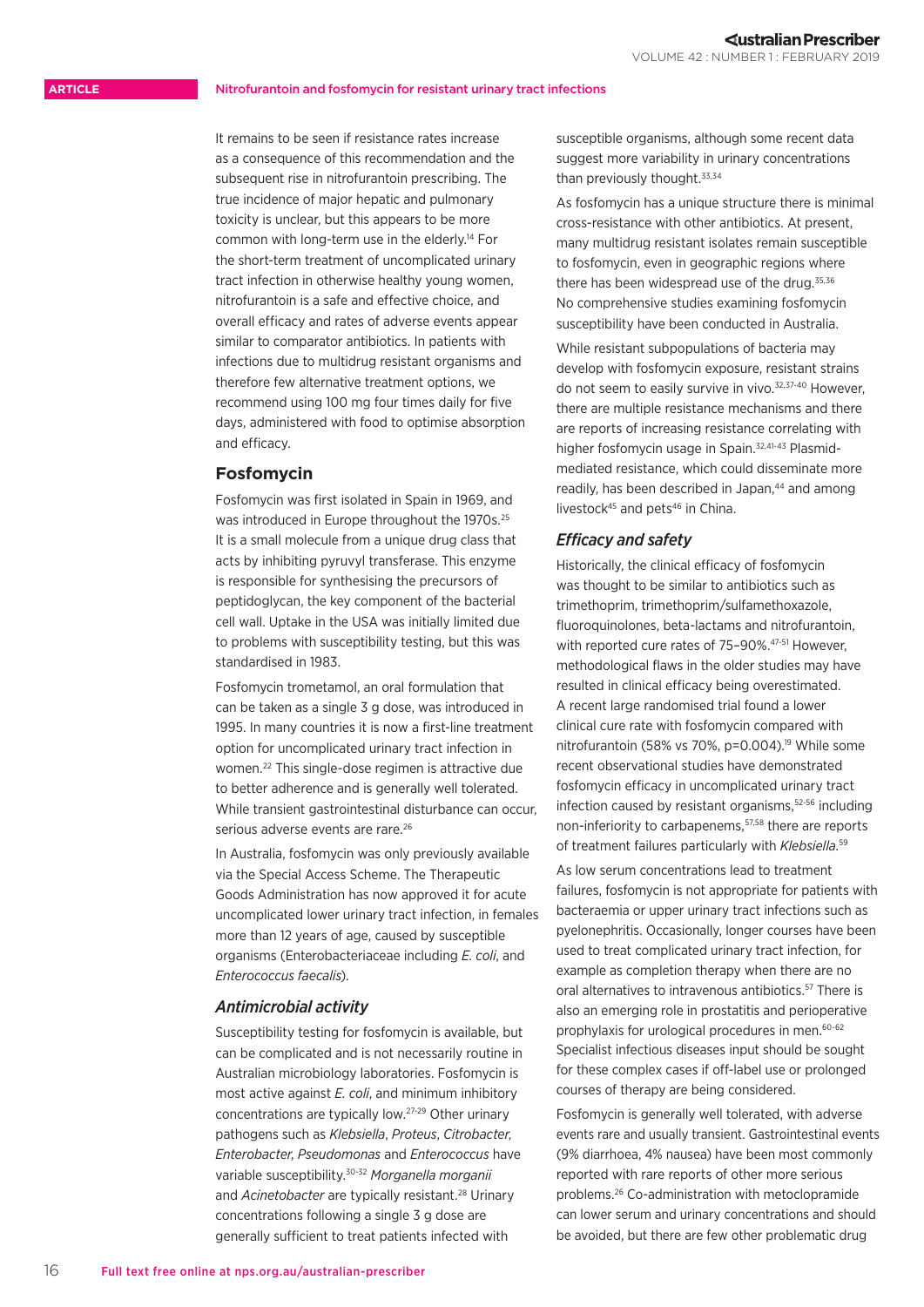interactions. Fosfomycin is classified in pregnancy [category B2.](https://www.tga.gov.au/australian-categorisation-system-prescribing-medicines-pregnancy) It is not recommended in breastfeeding as small amounts are excreted in breast milk. Given there are minimal data on use in children under 12 years of age, it is not advised for this group.

In Australia, we currently recommend reserving fosfomycin for the treatment of uncomplicated urinary tract infection in patients when the standard first-line drugs are not an option. Part of the rationale behind this is to minimise the emergence of resistance and prolong the usefulness of fosfomycin for patients without alternative options.<sup>35</sup> As resistance to other drugs inevitably rises and local experience increases, fosfomycin may become a first-line option in the future.

# **Antibiotic resistance**

While re-exploring older 'forgotten' drugs like nitrofurantoin and fosfomycin is a useful strategy, it represents only part of the multifaceted response required to tackle the complex problem of antimicrobial resistance and 'preserve the miracle' of antimicrobials over the coming decades.<sup>63</sup> As we have seen historically with virtually all other antibiotics, resistance is likely to emerge as usage increases. It remains to be seen how long this will take, to what extent it will occur and whether it will be via dissemination of existing resistance mechanisms or evolution of new ones. The increasing failure of standard empirical therapy for urinary tract infection is foreseeable, and it is likely that more patients will require microbiological testing before starting antibiotics, not only for individualised patient management but also for broader epidemiological surveillance to inform guideline recommendations.

Consultation with an infectious diseases specialist can assist with the management of patients with multidrug resistant infections and leads to better outcomes.64 Other important strategies include the development of new antimicrobial drugs, preserving those currently available by judicious use, implementation of comprehensive antimicrobial stewardship programs and stringent infection control practices worldwide to reduce the spread of resistant organisms.

# **Conclusion**

Nitrofurantoin is suitable for uncomplicated lower urinary tract infections. Bacterial resistance is uncommon.

Fosfomycin is a safe and effective antibacterial drug for urinary tract infections, but its use should be limited to delay the development of resistance. It will prove to be a useful treatment option for community-based treatment of patients with resistant organisms.

*Bradley Gardiner and Iain Abbott are supported by Australian Government National Health and Medical Research Council (NHMRC) Research Training Program Scholarships (APP1150351 and APP1114690). Andrew Stewardson is supported by an NHMRC Fellowship (APP1141398). Anton Peleg is part funded through an NHMRC Practitioner Fellowship (APP1117940) and is the recipient of an investigator-initiated research grant from Merck, Sharp & Dohme.*

## **REFERENCES**

- 1. Walker E, Lyman A, Gupta K, Mahoney MV, Snyder GM, Hirsch EB. Clinical management of an increasing threat: outpatient urinary tract infections due to multidrug-resistant uropathogens. Clin Infect Dis 2016;63:960-5. [https://doi.org/](https://doi.org/10.1093/cid/ciw396) [10.1093/cid/ciw396](https://doi.org/10.1093/cid/ciw396)
- 2. Prakash V, Lewis JS 2nd, Herrera ML, Wickes BL, Jorgensen JH. Oral and parenteral therapeutic options for outpatient urinary infections caused by Enterobacteriaceae producing CTX-M extended-spectrum β-lactamases. Antimicrob Agents Chemother 2009;53:1278-80. <https://doi.org/10.1128/AAC.01519-08>
- 3. Spellberg B, Guidos R, Gilbert D, Bradley J, Boucher HW, Scheld WM, et al.; Infectious Diseases Society of America. The epidemic of antibiotic-resistant infections: a call to action for the medical community from the Infectious Diseases Society of America. Clin Infect Dis 2008;46:155-64. <https://doi.org/10.1086/524891>
- 4. [Turnidge JD, Gottlieb T, Mitchell DH, Coombs GW,](https://www.ncbi.nlm.nih.gov/entrez/query.fcgi?cmd=Retrieve&db=PubMed&list_uids=24890957&dopt=Abstract)  [Pearson JC, Bell JM; Australian Group on Antimicrobial](https://www.ncbi.nlm.nih.gov/entrez/query.fcgi?cmd=Retrieve&db=PubMed&list_uids=24890957&dopt=Abstract)  [Resistance. Australian Group on Antimicrobial Resistance](https://www.ncbi.nlm.nih.gov/entrez/query.fcgi?cmd=Retrieve&db=PubMed&list_uids=24890957&dopt=Abstract)  [Community-onset Gram-negative Surveillance Program](https://www.ncbi.nlm.nih.gov/entrez/query.fcgi?cmd=Retrieve&db=PubMed&list_uids=24890957&dopt=Abstract)  [annual report, 2010. Commun Dis Intell Q Rep 2013;37:E219-23](https://www.ncbi.nlm.nih.gov/entrez/query.fcgi?cmd=Retrieve&db=PubMed&list_uids=24890957&dopt=Abstract).
- 5. [Turnidge JD, Gottlieb T, Mitchell DH, Coombs GW, Daly DA,](https://www.ncbi.nlm.nih.gov/entrez/query.fcgi?cmd=Retrieve&db=PubMed&list_uids=25631595&dopt=Abstract)  [Bell JM; Australian Group on Antimicrobial Resistance.](https://www.ncbi.nlm.nih.gov/entrez/query.fcgi?cmd=Retrieve&db=PubMed&list_uids=25631595&dopt=Abstract)  [Enterobacteriaceae Sepsis Outcome Programme annual](https://www.ncbi.nlm.nih.gov/entrez/query.fcgi?cmd=Retrieve&db=PubMed&list_uids=25631595&dopt=Abstract)  [report, 2013. Commun Dis Intell Q Rep 2014;38:E327-33.](https://www.ncbi.nlm.nih.gov/entrez/query.fcgi?cmd=Retrieve&db=PubMed&list_uids=25631595&dopt=Abstract)
- 6. Australian Commission on Safety and Quality in Health Care. AURA 2017: second Australian report on antimicrobial use and resistance in human health. Sydney: ACSQHC; 2017. [https://www.safetyandquality.gov.au/publications/second](https://www.safetyandquality.gov.au/publications/second-australian-report-on-antimicrobial-use-and-resistance-in-human-health)[australian-report-on-antimicrobial-use-and-resistance-in](https://www.safetyandquality.gov.au/publications/second-australian-report-on-antimicrobial-use-and-resistance-in-human-health)[human-health](https://www.safetyandquality.gov.au/publications/second-australian-report-on-antimicrobial-use-and-resistance-in-human-health) [cited 2019 Jan 3]
- 7. Pulcini C, Mohrs S, Beovic B, Gyssens I, Theuretzbacher U, Cars O; ESCMID Study Group for Antibiotic Policies (ESGAP), ReAct Working Group on Old Antibiotics. Forgotten antibiotics: a follow-up inventory study in Europe, the USA, Canada and Australia. Int J Antimicrob Agents 2017;49:98-101. <https://doi.org/10.1016/j.ijantimicag.2016.09.029>
- 8. Boucher HW, Talbot GH, Benjamin DK, Jr, Bradley J, Guidos RJ, Jones RN, et al.; Infectious Diseases Society of America. 10 x '20 Progress--development of new drugs active against gram-negative bacilli: an update from the Infectious Diseases Society of America. Clin Infect Dis 2013;56:1685-94. <https://doi.org/10.1093/cid/cit152>
- 9. Gardiner BJ, Golan Y. Ceftazidime-avibactam (CTZ-AVI) as a treatment for hospitalized adult patients with complicated intra-abdominal infections. Expert Rev Anti Infect Ther 2016;14:451-63.<https://doi.org/10.1586/14787210.2016.1173542>
- 10. Maseda E, Aguilar L, Gimenez MJ, Gilsanz F. Ceftolozane/ tazobactam (CXA 201) for the treatment of intra-abdominal infections. Expert Rev Anti Infect Ther 2014;12:1311-24. <https://doi.org/10.1586/14787210.2014.950230>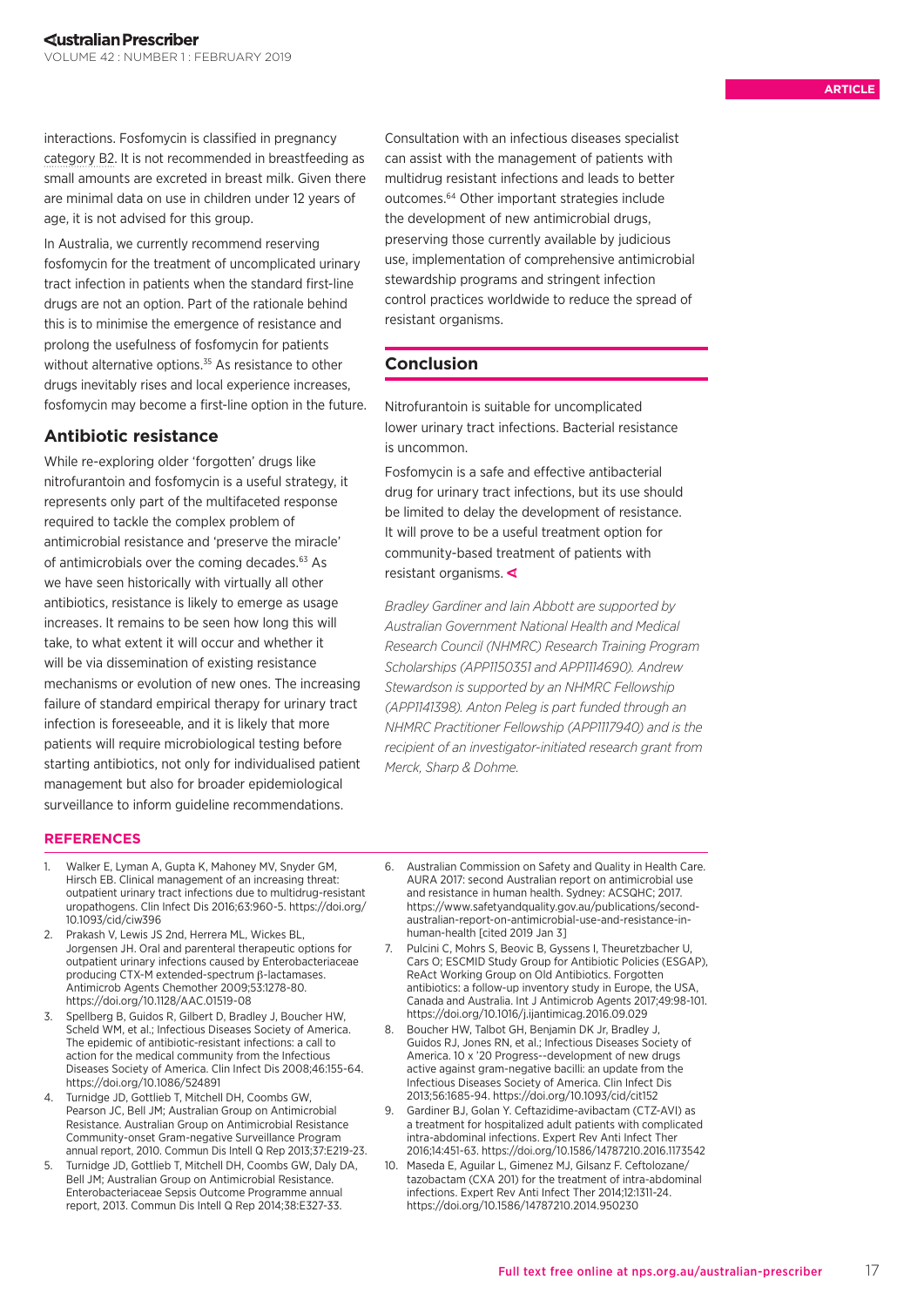## **ARTICLE**

#### Nitrofurantoin and fosfomycin for resistant urinary tract infections

- 11. McOsker CC, Fitzpatrick PM. Nitrofurantoin: mechanism of action and implications for resistance development in common uropathogens. J Antimicrob Chemother 1994;33 Suppl A:23-30. [https://doi.org/10.1093/jac/33.suppl\\_A.23](https://doi.org/10.1093/jac/33.suppl_A.23)
- 12. Cunha BA. New uses for older antibiotics: nitrofurantoin, amikacin, colistin, polymyxin B, doxycycline, and minocycline revisited. Med Clin North Am 2006;90:1089-107. <https://doi.org/10.1016/j.mcna.2006.07.006>
- 13. Cunha BA. Nitrofurantoin--current concepts. Urology 1988;32:67-71. [https://doi.org/10.1016/0090-4295\(88\)90460-8](https://doi.org/10.1016/0090-4295(88)90460-8)
- 14. Grayson ML, Cosgrove SE, Crowe SM, Hope W, Mccarthy JS, Mills L et al., editors. Kucers' the use of antibiotics: a clinical review of antibacterial, antifungal, antiparasitic and antiviral drugs. 7th ed. Boca Raton (FL): CRC Press; 2017.
- Sanchez GV, Babiker A, Master RN, Luu T, Mathur A, Bordon J. Antibiotic resistance among urinary isolates from female outpatients in the United States in 2003 and 2012. Antimicrob Agents Chemother 2016;60:2680-3. <https://doi.org/10.1128/AAC.02897-15>
- 16. Sanchez GV, Baird AM, Karlowsky JA, Master RN, Bordon JM. Nitrofurantoin retains antimicrobial activity against multidrug-resistant urinary *Escherichia coli* from US outpatients. J Antimicrob Chemother 2014;69:3259-62. <https://doi.org/10.1093/jac/dku282>
- 17. Sandegren L, Lindqvist A, Kahlmeter G, Andersson DI. Nitrofurantoin resistance mechanism and fitness cost in *Escherichia coli*. J Antimicrob Chemother 2008;62:495-503. <https://doi.org/10.1093/jac/dkn222>
- 18. Huttner A, Verhaegh EM, Harbarth S, Muller AE, Theuretzbacher U, Mouton JW. Nitrofurantoin revisited: a systematic review and meta-analysis of controlled trials. J Antimicrob Chemother 2015;70:2456-64. [https://doi.org/](https://doi.org/10.1093/jac/dkv147) [10.1093/jac/dkv147](https://doi.org/10.1093/jac/dkv147)
- 19. Huttner A, Kowalczyk A, Turjeman A, Babich T, Brossier C, Eliakim-Raz N, et al. Effect of 5-day nitrofurantoin vs singledose fosfomycin on clinical resolution of uncomplicated lower urinary tract infection in women: a randomized clinical trial. JAMA 2018;319:1781-9. [https://doi.org/10.1001/](https://doi.org/10.1001/jama.2018.3627) [jama.2018.3627](https://doi.org/10.1001/jama.2018.3627)
- 20. American Geriatrics Society 2015 Beers Criteria Update Expert Panel. American Geriatrics Society 2015 updated Beers criteria for potentially inappropriate medication use in older adults. J Am Geriatr Soc 2015;63:2227-46. <https://doi.org/10.1111/jgs.13702>
- 21. Singh N, Gandhi S, McArthur E, Moist L, Jain AK, Liu AR, et al. Kidney function and the use of nitrofurantoin to treat urinary tract infections in older women. CMAJ 2015;187:648-56. <https://doi.org/10.1503/cmaj.150067>
- 22. Gupta K, Hooton TM, Naber KG, Wullt B, Colgan R, Miller LG, et al.; Infectious Diseases Society of America; European Society for Microbiology and Infectious Diseases. International clinical practice guidelines for the treatment of acute uncomplicated cystitis and pyelonephritis in women: a 2010 update by the Infectious Diseases Society of America and the European Society for Microbiology and Infectious Diseases. Clin Infect Dis 2011;52:e103-20. [https://doi.org/](https://doi.org/10.1093/cid/ciq257) [10.1093/cid/ciq257](https://doi.org/10.1093/cid/ciq257)
- 23. Stewardson AJ, Vervoort J, Adriaenssens N, Coenen S, Godycki-Cwirko M, Kowalczyk A, et al.; SATURN WP1 Study Group; SATURN WP3 Study Group. Effect of outpatient antibiotics for urinary tract infections on antimicrobial resistance among commensal Enterobacteriaceae: a multinational prospective cohort study. Clin Microbiol Infect 2018;24:972-9.<https://doi.org/10.1016/j.cmi.2017.12.026>
- 24. Stewardson AJ, Gaia N, Francois P, Malhotra-Kumar S, Delémont C, Martinez de Tejada B, et al. Collateral damage from oral ciprofloxacin versus nitrofurantoin in outpatients with urinary tract infections: a culture-free analysis of gut microbiota. Clin Microbiol Infect 2015;21:344 e1-11. <https://doi.org/10.1016/j.cmi.2014.11.016>
- 25. Hendlin D, Stapley EO, Jackson M, Wallick H, Miller AK, Wolf FJ, et al. Phosphonomycin, a new antibiotic produced by strains of streptomyces. Science 1969;166:122-3. <https://doi.org/10.1126/science.166.3901.122>
- 26. Iarikov D, Wassel R, Farley J, Nambiar S. Adverse events associated with fosfomycin use: review of the literature and analyses of the FDA adverse event reporting system database. Infect Dis Ther 2015;4:433-58. [https://doi.org/](https://doi.org/10.1007/s40121-015-0092-8) [10.1007/s40121-015-0092-8](https://doi.org/10.1007/s40121-015-0092-8)
- 27. Seitz M, Stief C, Waidelich R, Local epidemiology and resistance profiles in acute uncomplicated cystitis (AUC) in women: a prospective cohort study in an urban urological ambulatory setting. BMC Infect Dis 2017;17:685. <https://doi.org/10.1186/s12879-017-2789-7>
- 28. Cho YH, Jung SI, Chung HS, Yu HS, Hwang EC, Kim SO, et al. Antimicrobial susceptibilities of extended-spectrum beta-lactamase-producing *Escherichia coli* and *Klebsiella pneumoniae* in health care-associated urinary tract infection: focus on susceptibility to fosfomycin. Int Urol Nephrol 2015;47:1059-66.<https://doi.org/10.1007/s11255-015-1018-9>
- 29. Rossignol L, Vaux S, Maugat S, Blake A, Barlier R, Heym B, et al. Incidence of urinary tract infections and antibiotic resistance in the outpatient setting: a cross-sectional study. Infection 2017;45:33-40. [https://doi.org/10.1007/](https://doi.org/10.1007/s15010-016-0910-2) [s15010-016-0910-2](https://doi.org/10.1007/s15010-016-0910-2)
- 30. Raz R. Fosfomycin: an old--new antibiotic. Clin Microbiol Infect 2012;18:4-7.<https://doi.org/10.1111/j.1469-0691.2011.03636.x>
- 31. Keepers TR, Gomez M, Celeri C, Krause KM, Biek D, Critchley I. Fosfomycin and comparator activity against select Enterobacteriaceae, *Pseudomonas*, and *Enterococcus* urinary tract infection isolates from the United States in 2012. Infect Dis Ther 2017;6:233-43. [https://doi.org/10.1007/](https://doi.org/10.1007/s40121-017-0150-5) [s40121-017-0150-5](https://doi.org/10.1007/s40121-017-0150-5)
- 32. Sherry N, Howden B. Emerging Gram negative resistance to last-line antimicrobial agents fosfomycin, colistin and ceftazidime-avibactam - epidemiology, laboratory detection and treatment implications. Expert Rev Anti Infect Ther 2018;16:289-306. <https://doi.org/10.1080/14787210.2018.1453807>
- 33. Wijma RA, Koch BC, van Gelder T, Mouton JW. High interindividual variability in urinary fosfomycin concentrations in healthy female volunteers. Clin Microbiol Infect 2018;24:528-32. [https://doi.org/](https://doi.org/10.1016/j.cmi.2017.08.023) [10.1016/j.cmi.2017.08.023](https://doi.org/10.1016/j.cmi.2017.08.023)
- 34. Abbott IJ, Meletiadis J, Belghanch I, Wijma RA, Kanioura L, Roberts JA, et al. Fosfomycin efficacy and emergence of resistance among Enterobacteriaceae in an *in vitro* dynamic bladder infection model. J Antimicrob Chemother 2018;73:709-19. <https://doi.org/10.1093/jac/dkx441>
- 35. Vasoo S, Cunningham SA, Cole NC, Kohner PC, Menon SR, Krause KM, et al. *In vitro* activities of ceftazidimeavibactam, aztreonam-avibactam, and a panel of older and contemporary antimicrobial agents against carbapenemase-producing Gram-negative bacilli. Antimicrob Agents Chemother 2015;59:7842-6. <https://doi.org/10.1128/AAC.02019-15>
- 36. Falagas ME, Maraki S, Karageorgopoulos DE, Kastoris AC, Mavromanolakis E, Samonis G. Antimicrobial susceptibility of multidrug-resistant (MDR) and extensively drugresistant (XDR) Enterobacteriaceae isolates to fosfomycin. Int J Antimicrob Agents 2010;35:240-3. [https://doi.org/](https://doi.org/10.1016/j.ijantimicag.2009.10.019) [10.1016/j.ijantimicag.2009.10.019](https://doi.org/10.1016/j.ijantimicag.2009.10.019)
- 37. Martín-Gutiérrez G, Docobo-Pérez F, Rodriguez-Beltrán J, Rodríguez-Martínez JM, Aznar J, Pascual A, et al. Urinary tract conditions affect fosfomycin activity against *Escherichia coli* strains harboring chromosomal mutations involved in fosfomycin uptake. Antimicrob Agents Chemother 2017;62:e01899-17. [https://doi.org/10.1128/](https://doi.org/10.1128/AAC.01899-17) [AAC.01899-17](https://doi.org/10.1128/AAC.01899-17)
- 38. Marchese A, Gualco L, Debbia EA, Schito GC, Schito AM. In vitro activity of fosfomycin against gram-negative urinary pathogens and the biological cost of fosfomycin resistance. Int J Antimicrob Agents 2003;22 Suppl 2:53-9. [https://doi.org/10.1016/S0924-8579\(03\)00230-9](https://doi.org/10.1016/S0924-8579(03)00230-9)
- 39. Nilsson AI, Berg OG, Aspevall O, Kahlmeter G, Andersson DI. Biological costs and mechanisms of fosfomycin resistance in *Escherichia coli*. Antimicrob Agents Chemother 2003;47:2850-8. <https://doi.org/10.1128/AAC.47.9.2850-2858.2003>
- 40. Karageorgopoulos DE, Wang R, Yu XH, Falagas ME. Fosfomycin: evaluation of the published evidence on the emergence of antimicrobial resistance in Gram-negative pathogens. J Antimicrob Chemother 2012;67:255-68. <https://doi.org/10.1093/jac/dkr466>
- 41. Oteo J, Bautista V, Lara N, Cuevas O, Arroyo M, Fernández S, et al.; Spanish ESBL-EARS-Net Study Group. Parallel increase in community use of fosfomycin and resistance to fosfomycin in extended-spectrum β-lactamase (ESBL) producing *Escherichia coli*. J Antimicrob Chemother 2010;65:2459-63.<https://doi.org/10.1093/jac/dkq346>